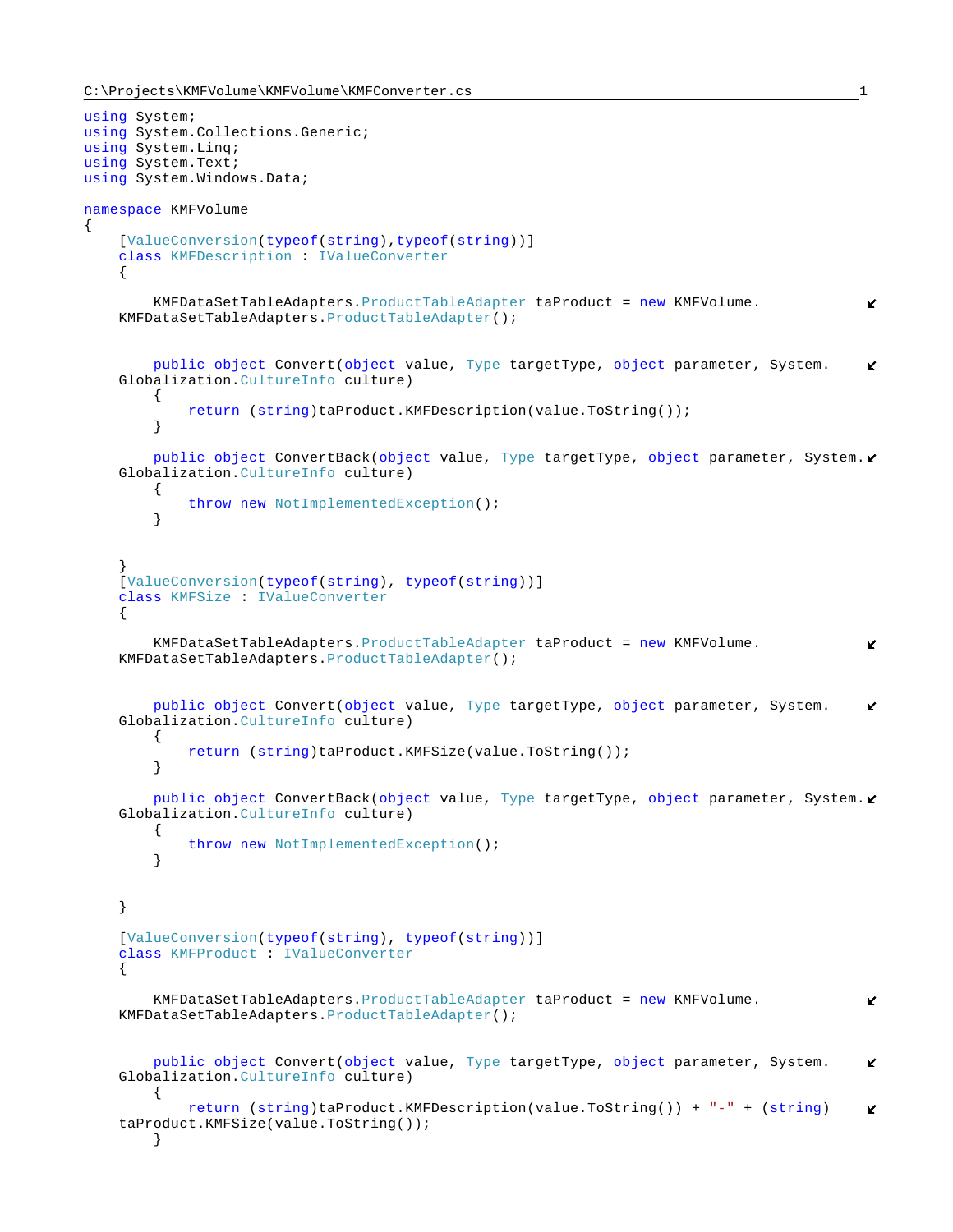```
public object ConvertBack(object value, Type targetType, object parameter, System.
   Globalization.CultureInfo culture)
        {
       throw new NotImplementedException();
 }
    }
   [ValueConversion(typeof(string), typeof(string))]
    class CartonSize : IValueConverter
     {
        KMFDataSetTableAdapters.CartonTableAdapter taCarton =
           new KMFVolume.KMFDataSetTableAdapters.CartonTableAdapter();
        KMFDataSet.CartonDataTable dtCarton = new KMFDataSet.CartonDataTable();
        public object Convert(object value, Type targetType, object parameter, System.
                                                                                           K.
   Globalization.CultureInfo culture)
\{ taCarton.FillBy(dtCarton, int.Parse(value.ToString()));
            return dtCarton.Rows[0]["Dimension"];
        }
       public object ConvertBack(object value, Type targetType, object parameter, System.
   Globalization.CultureInfo culture)
        {
            throw new NotImplementedException();
        }
 }
    [ValueConversion(typeof(int), typeof(string))]
    class ContainerName : IValueConverter
     {
        KMFDataSetTableAdapters.vwPACKINGLISTTableAdapter PackList = 
            new KMFVolume.KMFDataSetTableAdapters.vwPACKINGLISTTableAdapter();
        public object Convert(object value, Type targetType, object parameter, System.
                                                                                           K.
   Globalization.CultureInfo culture)
        {
            KMFDataSet.vwPACKINGLISTDataTable _table = new KMFDataSet.
                                                                                           V
   vwPACKINGLISTDataTable();
            _table = PackList.FillPackingSlip(int.Parse(value.ToString()));
            return value.ToString()+" - "+_table.Rows[0]["DIMENSION"].ToString();
        }
       public object ConvertBack(object value, Type targetType, object parameter, System.
   Globalization.CultureInfo culture)
        {
            throw new NotImplementedException();
        }
    }
   [ValueConversion(typeof(int), typeof(decimal))]
    class cvOrderCost : IValueConverter
     {
        KMFDataSetTableAdapters.OrderTableAdapter taOrder =
            new KMFVolume.KMFDataSetTableAdapters.OrderTableAdapter();
```